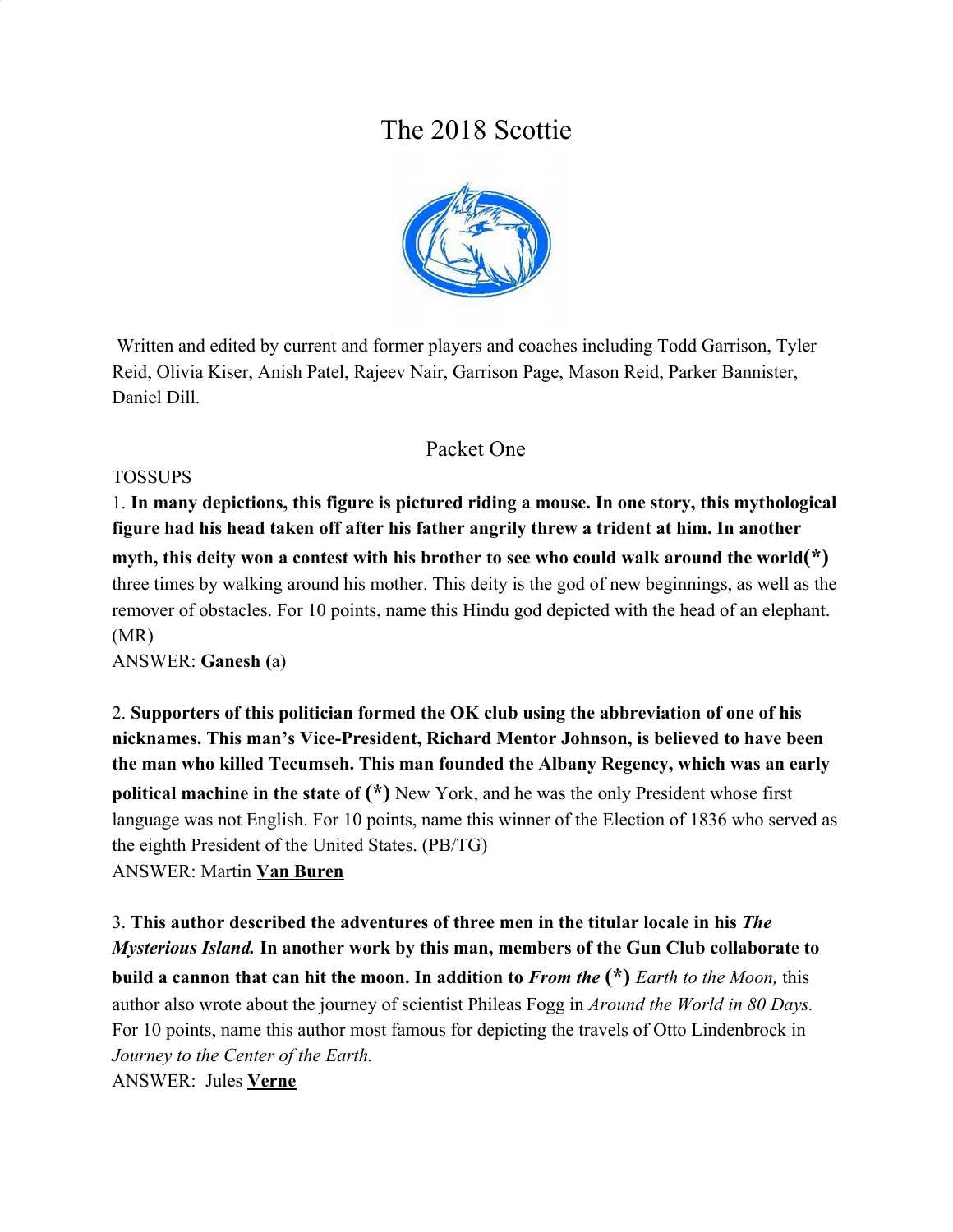4. **This architect's final design for the Teatro Olimpico was not completed until after his death, and the bell tower of his Church of San Giorgio Maggiore collapsed in 1774. This architect worked as a mason on the** *Villa Trissino* **and used principles of design by(\*)** Vitruvius in most of his villas and palaces**.** For 10 points, name this Italian author of *Four Books of Architecture* and designer of the *Villa Rotonda*.(PB) ANSWER: Andrea **Palladio**

5. **The Ives-Stilwell experiment tested the degree to which this effect contributed to the Doppler shift. This phenomenon was found to affect mesons by Rossi and Hall. One paradox dealing with this phenomenon states that a traveler moving near the speed of light would experience (\*)**time slower, and is called the twin paradox. A clock in a moving reference frame experiences time slower than a clock in a still reference frame according to, for 10 points, what effect that arises from special relativity? (MR) ANSWER: **time dilation** [prompt on "relativity" before mentioned]

6. **A famous act of arson in this city was blamed on Communist Marinus van der Lubbe and this city was the target of Operation Vittles. Walter Ulbricht designed a structure in this city which featured a famous "death strip."(\*)** Jesse Owens won four gold medals at the 1936 Olympics hosted in this city, which also held a meeting that set off the "Scramble for Africa." For 10 points, name this city that was split by a wall during the Cold War, the capital of Germany. (RN) ANSWER: **Berlin**

7. **In one work by this man, a woman sits in front of a picture of the crucifixion while resting one foot on a globe. In 1653, this painter of** *The Allegory of Faith* **registered as a master artist in the Guild of Saint Luke in his hometown of**  $(*)$  **Delft. A servant pours the** namesake substance into a bowl in this artist's *The Milkmaid*, while the central figure in another of his works wears a blue and gold headdress*.* For 10 points, name this 17th-century Dutch artist of *Girl with the Pearl Earring.* (PB/MR/TG/TR) ANSWER: Johannes **Vermeer**

8. **In 1996, one of these organisms was the first eukaryote to have its genome sequenced. Beadle and Tatum used one of these organisms to support their "one gene, one enzyme" hypothesis. One of these organisms can convert radiation into energy (\*)** and is found at Chernobyl, and the model organism Saccharomyces [SAK-a-roe-MYE-sees] is found in this kingdom. For 10 points, name this kingdom that includes molds and mushrooms. (MR) ANSWER: **fungi** [accept **yeast** until "radiation" is read]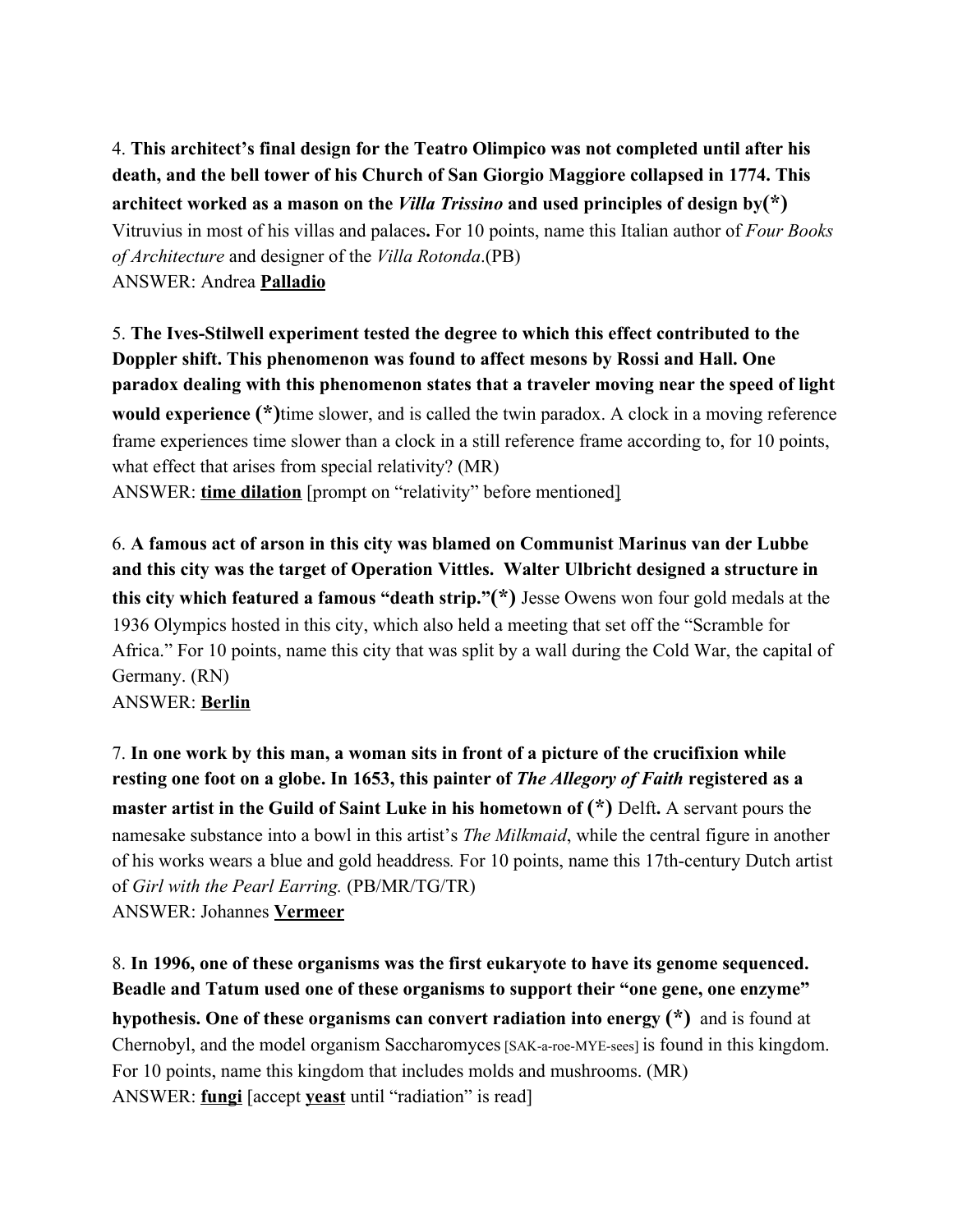9. **One character in this novel complains that half a pint is too little while a pint is too much. The protagonist of this novel buys a paperweight containing a piece of coral from Mr. Charrington's shop, and later rents a room above his store. O'Brien lends a book by (\*)** Emmanuel Goldstein to the protagonist in this novel, and later sends the protagonist to be tortured in Room 101. For 10 points, name this novel about the fictional Oceania in which Julia and Winston Smith attempt to betray Big Brother, by George Orwell. (GP) ANSWER: *1984*

10. **This leader, who was supposedly a lightweight boxing champion and a renowned rugby player, was advised by Bob Astles. This leader created the State Research Bureau to persecute his dissenters and various ethnic groups. This man's nation was the target of Operation (\*)** Thunderbolt , and he was removed from power following his attempt to annex the Kagera region of Tanzania. For 10 points, name this notorious Ugandan dictator who ruled in the 1970's.(RN) ANSWER: **Idi Amin**

11. **This composer wrote his first hit 'Swanee' while riding a bus, and in his early career, he played piano at various locations in Tin Pan Alley. Maurice Ravel said he was "enchanted" after watching this composer's musical** *Funny Face***. One of this composer's works features (\*)** taxi horns, and the inspiration for another came while on a train ride to Boston. For 10 points, name this composer of *An American in Paris* and *Rhapsody in Blue*. (PB/TG) ANSWER: George **Gershwin**

12. **In a work by this playwright, Oechalia is sieged to capture Iole, causing Deianeira to accidentally poison her husband. Another play by this man sees Neoptolemus attempt to persuade the title archer to fight in Troy. Besides** *The Women of Trachis* **and** *Philoctetes* , **this man wrote about a titular (\*)** king who kills the Sphinx and later travels to Colonus. That king's tragic story sees him kill his father and marry his mother. For 10 points, name this Greek tragedian whose Theban Plays includes *Oedipus Rex*. (GP) ANSWER: **Sophocles**

13. **This person appeared in a commercial with the AFLAC duck in which they swapped bodies. This polyglot, who speaks six languages, filed a lawsuit against Daily Mail for claiming that she had once worked as an escort. This woman launched the (\*)**Be Best anti-bullying campaign in 2017, and was criticised for wearing a coat which said "I really don't care, do you?" This woman's parents recently became U.S. citizens following their immigration from Slovenia. For 10 points, name this current First Lady of the United States. (RN) ANSWER: **M**elania **Trump** [prompt on "Trump"]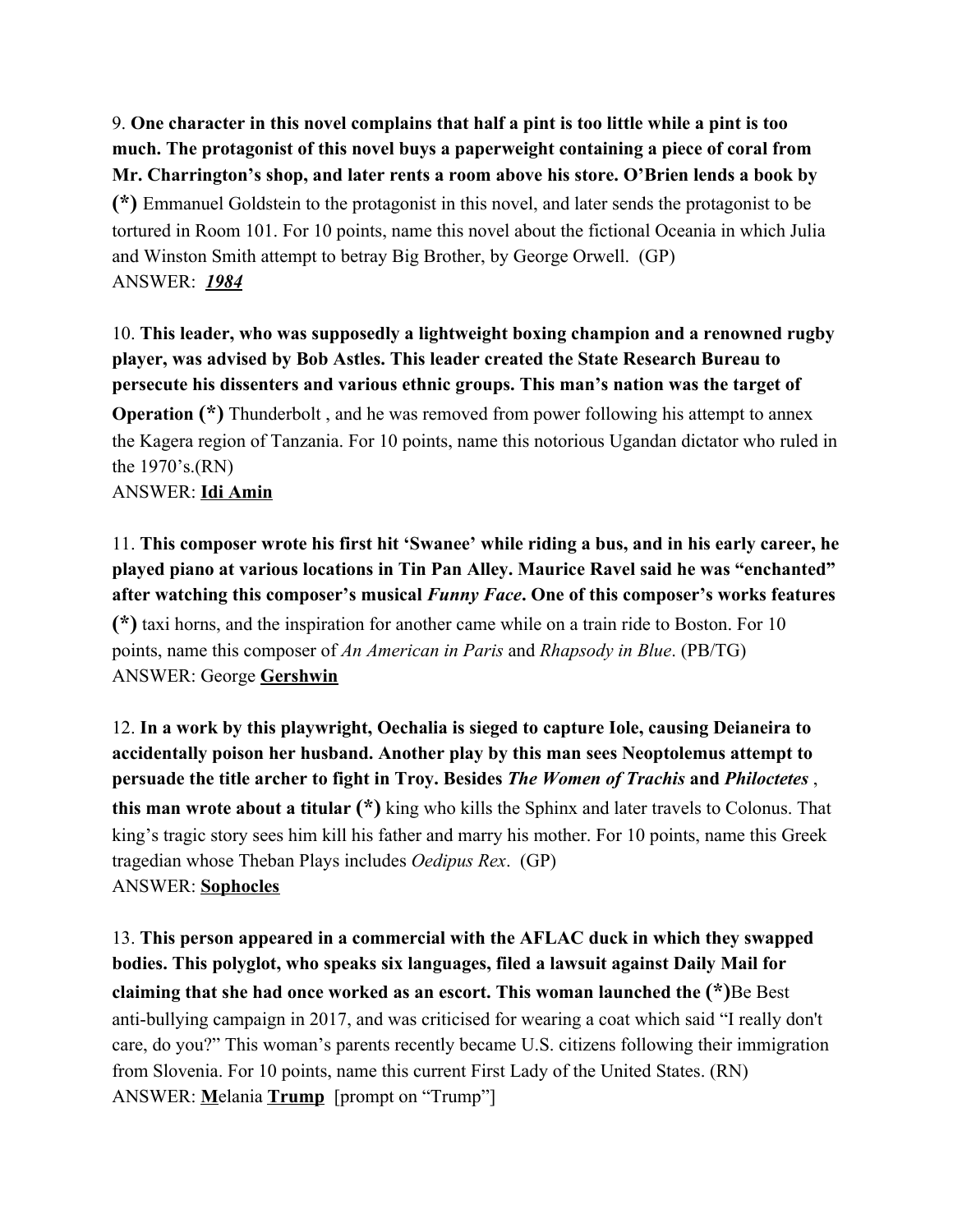14. **This man's refusal to appoint Stephen Langton as archbishop of Canterbury led to his excommunication by Pope Innocent III. Robert Fitzwalter was chosen to lead an "Army of God" which would eventually meet this man at a location near Windsor Castle. This loser at the (\*)** Battle of Bouvines was forced to sign a treaty at Runnymede. For 10 points, name this successor to Richard the Lionheart who was forced to sign the Magna Carta. (RN) ANSWER: King **John** [accept John **Lackland**]

15. **This poem mentions the "wingèd seraphs of Heaven" after stating that "***I* **was a child and** *she* **was a child". Virginia Clemm may have inspired this poem, but a South Carolina legend involving a sailor and the title character could also have influence. "A wind blew out of a cloud" and (\*)** killed the title character of this poem, leading a kinsman to "shut her up in a sepulchre." Angels coveted the "love that was more than love" in, for 10 points, what last complete Edgar Allan Poe poem that takes place "in a kingdom by the sea"? (GP) ANSWER: "**Annabel Lee**"

16. I**n June of 2017, Alex Honnold became the first person to solo climb a rock formation in this region. The Cathedral Mountains run through this park that includes the Tuolumne Meadows. The construction of a dam at Hetch Hetchy Valley in this park was opposed by (\*)** John Muir and the Sierra Club, and it was the subject of numerous Ansel Adams photographs. For 10 points, name this eastern California national park, which contains El Capitan and Half Dome. (RN) ANSWER: **Yosemite** National Park

17. **Kurt Schneider first used the mnemonic ABCD to rank symptoms of this condition. Although it is not Parkinson's, people with this disorder often exhibit tremors, and it is sometimes treated with the drug clozapine. Mary Todd Lincoln reportedly had this illness, and Zelda Fitzgerald was confined to a (\*)** mental institution due to complications from it. The most common type of this mental disorder is prefixed with the word paranoid. For 10 points, name this mental illness characterized by hallucinations and whose name comes from the Greek for "split-mind." (MR) ANSWER: **Schizophrenia**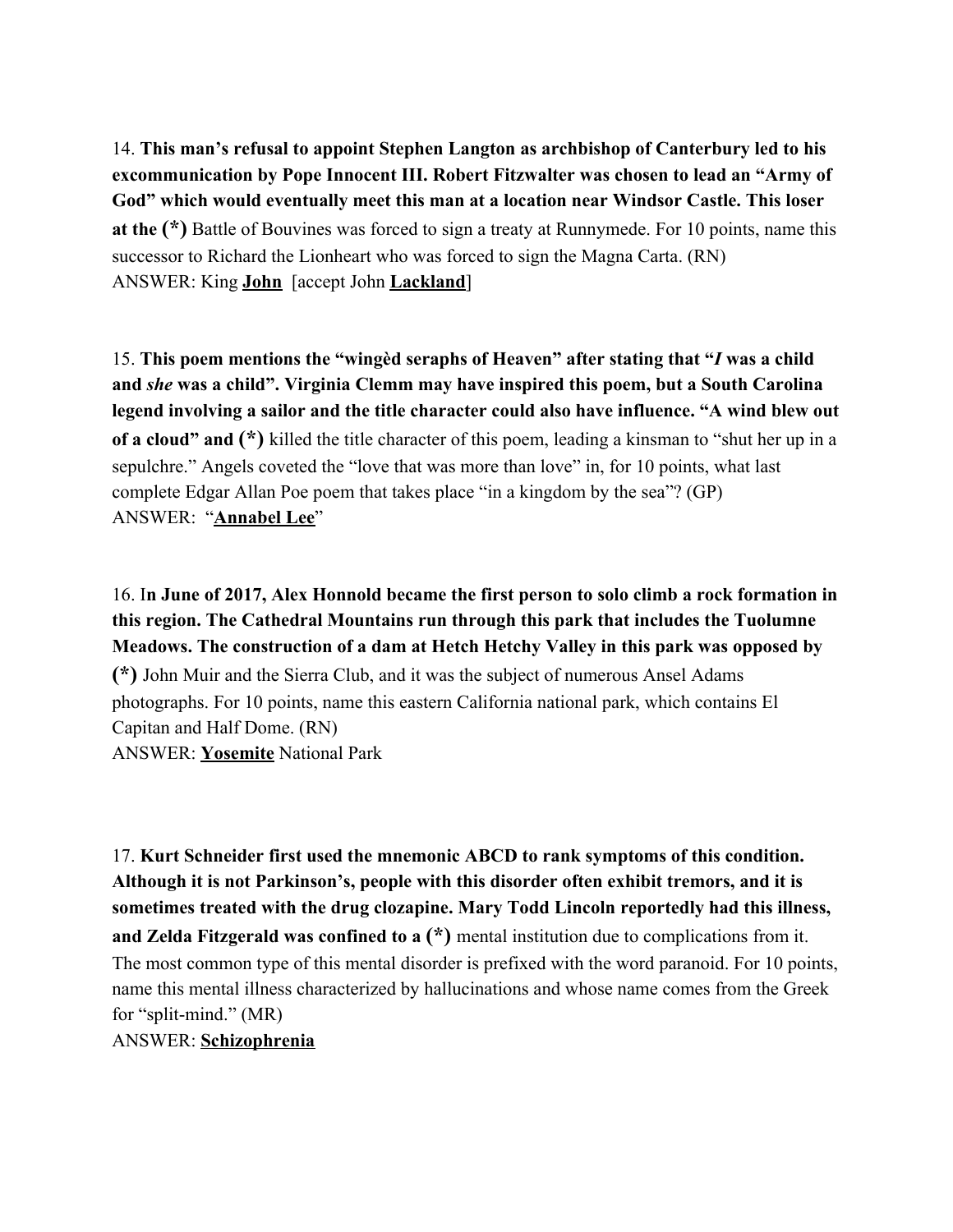18. **One proponent of this philosophical movement claimed that human life is centered on relationships in** *I and Thou***. Another work in this tradition defined the self as "a relation that relates itself to itself," and one of its key figures claimed that relinquishing the freedom of choice is an example of (\*)** "bad faith." That author of *Being and Nothingness* later said that this philosophy "is a humanism." For 10 points, name this philosophical movement associated with Soren Kierkegaard and Jean-Paul Sartre. (TR) ANSWER: **existentialism**

19. **One equation related to this process gives the number of equilibrium trays or theoretical plates required to make this process more efficient, and is called the Fenske equation. Ceramic or glass tubes known as Raschig rings can be used to increase the (\*)** efficiency of this process by separating volatile and less volatile materials. Mixtures that cannot be separated by this technique are called azeotropes. For 10 points, name this chemical process that separates mixtures based on differing boiling points. (MR) ANSWER: **distillation**

20. **A 1970 concert featuring Joni Mitchell and James Taylor raised \$18,000, enabling this group to begin operations. This organization, which began as the Don't Make a Wave committee, formed to object to a weapons test on Amchitka Island. This (\*)** environmental group's vessel Rainbow Warrior was sunk by French operatives while on its way to demonstrate against another nuclear test. For 10 points, name this group known for protesting such actions as overfishing and commercial whaling. (TG) ANSWER: **Greenpeace**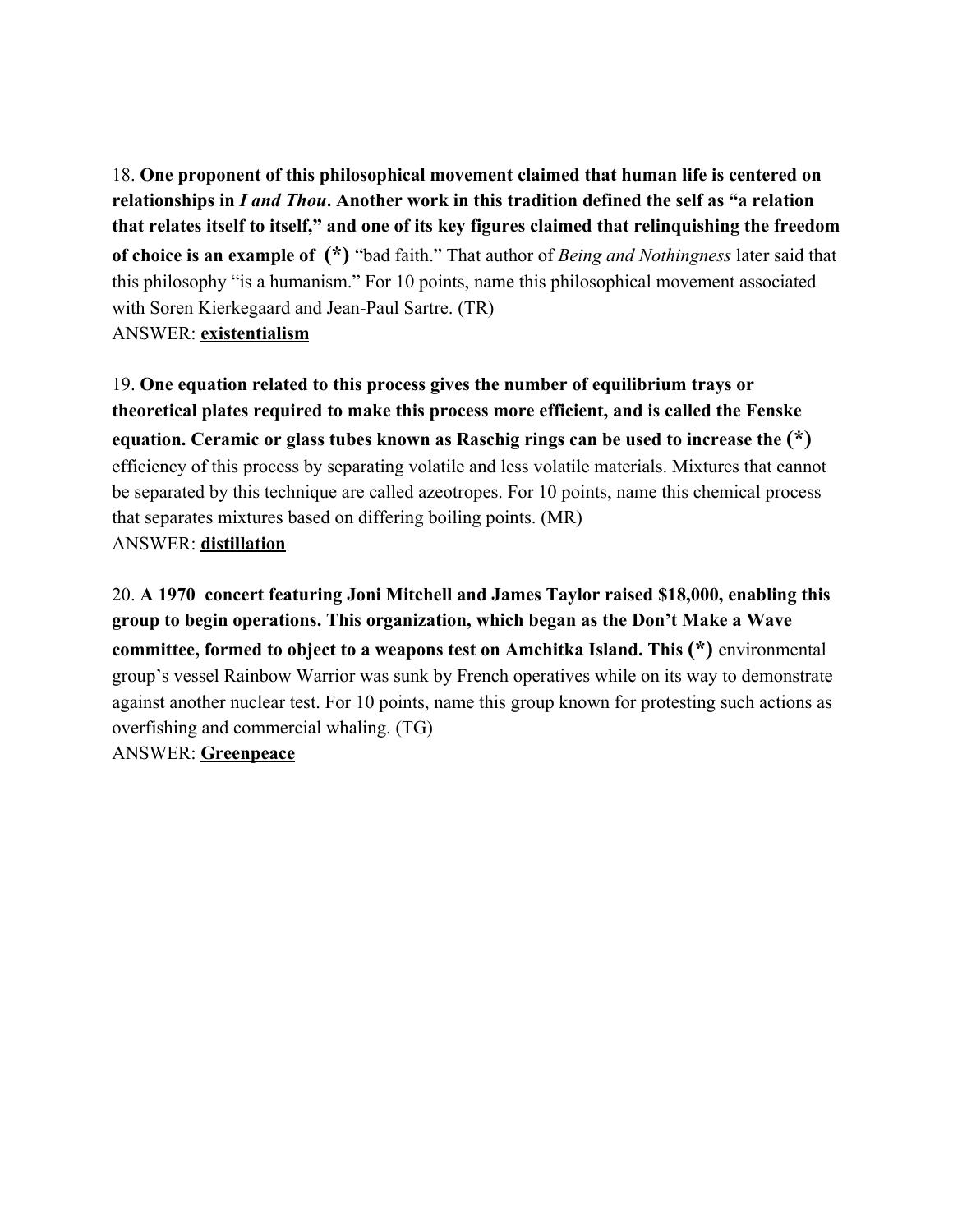#### BONUSES

1. On January 24, 2017, the Senate confirmed this individual as the U.S. ambassador to the United Nations. For 10 points each: (PB)

[10] Name this woman who delivered the 2016 Republican response to Barack Obama's State of the Union speech.

#### ANSWER: Nikki **Haley**

[10] Haley served as governor of this state, which in 2015 removed the Confederate flag from its capital after fifty-seven years.

#### ANSWER: **South Carolina**

[10] In June 2018, Haley announced that the United States would withdraw from this branch of the United Nations due to the council's alleged "chronic bias against Israel".

ANSWER: United Nations **Human Rights Council**

2. These objects sometimes symbolize knowledge or freedom, and one is held by Jean d'Aire in *The Burghers of Calais*. For 10 points each: (TR)

[10] Name these objects. In *The Surrender of Breda*, one of them representing control of the city is handed to the victorious general.

#### ANSWER: **keys**

[10] In *Delivery of the Keys*, Christ gives the keys to the kingdom of heaven to this figure. A servant girl and soldier are often present in depictions of this saint's Denial.

ANSWER: Saint Simon **Peter** the Apostle [prompt on just "Simon" or "Simeon"]

[10] In this El Greco painting, a yellow-robed Peter holds the keys to heaven in the top left. In the lower terrestrial section, the Saints Stephen and Augustine lower a nobleman into the ground. ANSWER: *The Burial of the Count of Orgaz* [or *El Entierro del Conda de Orgaz* or *The Burial of Count Orgaz*; accept synonyms of "Burial"]

3. This scandal involved the construction of the Union Pacific railroad. For 10 points each: (RN) [10] Oakes Ames offered discounted shares in a namesake construction company to other congressmen in this scandal. It took place during the building of the Transcontinental Railroad. ANSWER: **Credit Mobilier** Scandal

[10] The Credit Mobilier scandal occurred during the term of this U.S. president, whose Vice President Schuyler Colfax was implicated in the scandal.

ANSWER: Ulysses S. **Grant**

[10] This other scandal during Grant's time in office dealt with the stealing of back taxes placed on the sale and distillation of alcoholic beverages.

ANSWER: **Whiskey Ring** Scandal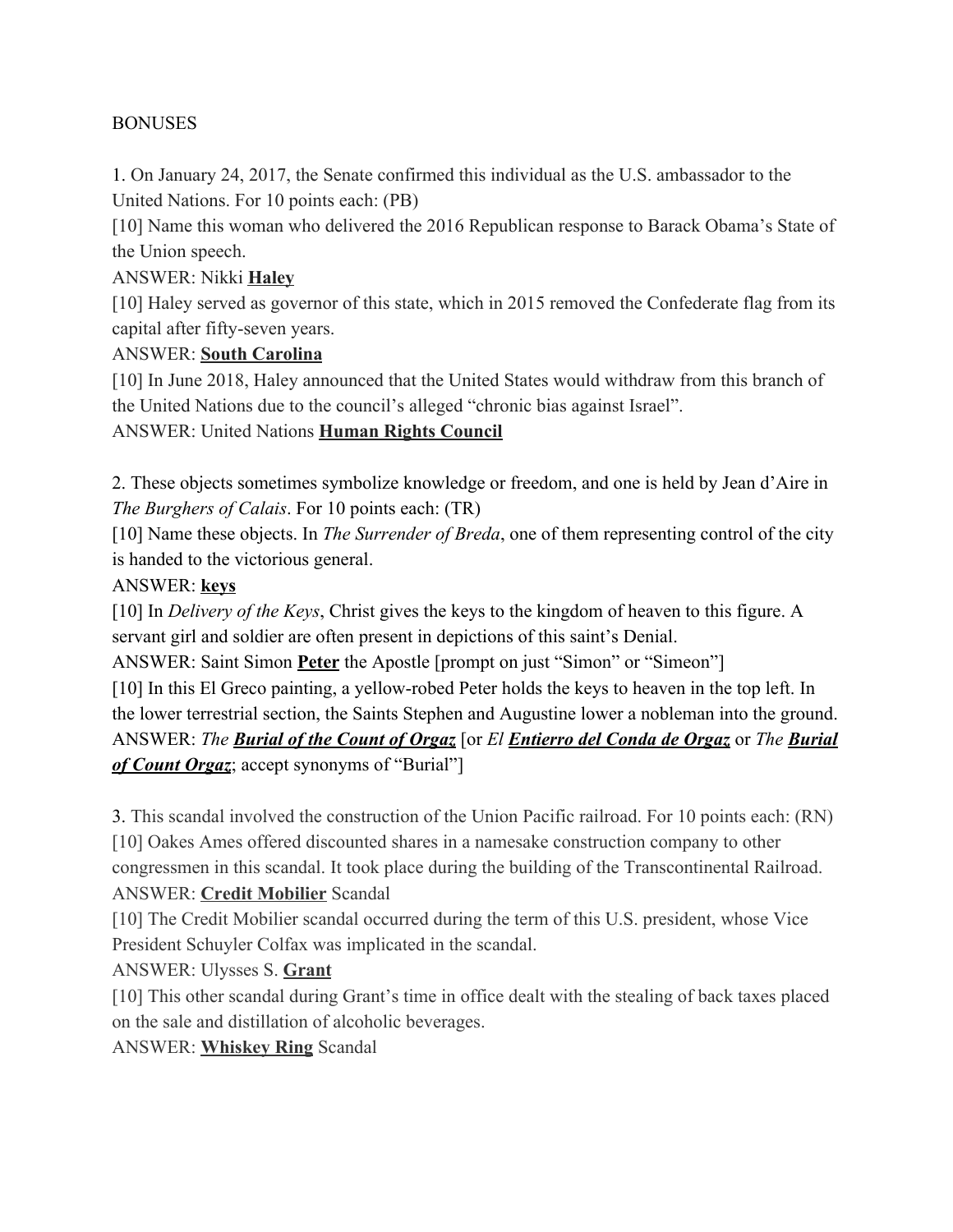4. The narrator of this work runs a 6,000 acre coffee farm. For 10 points each:

[10] Name this work, in which Baroness Karen Blixen recounts her experiences with the Kikuyu people and the eventual failure of her coffee farm.

## ANSWER: *Out of Africa*

[10] Besides writing *Out of Africa*, Blixen also wrote *Babette's Feast* and *Shadows on the Grass* using this pen name.

## ANSWER: Isak **Dinesen**

[10] *Out of Africa* is set in this country, also known for such authors as Ngũgĩ Wa Thiong'o and Elspeth Huxley.

#### ANSWER: **Kenya**

5. For 10 points each, name these works by Beethoven. (RN)

[10] This Beethoven symphony ends with twenty-nine bars of fortissimo C major chords and begins with a famous short-short-short-long motif.

ANSWER: Beethoven's **Fifth** Symphony [or equivalents such as "Symphony No. **5** by Beethoven"]

[10] This work by Beethoven features a C minor "procession" theme in its second movement. It borrows themes from the ballet *The Creatures of Prometheus* and features a C minor funeral march.

ANSWER: **Eroica** Symphony

[10] This only opera by Beethoven tells the story of Leonore, who disguises herself as a prison guard in order to save her husband's life.

# ANSWER: **Fidelio**

6. These cells are multinucleated, and are sometimes called myocytes. For 10 points each: (MR) [10] Name these cells that make up their namesake tissue. They are often increased in mass by taking protein supplements.

# ANSWER: **muscle**

[10] This motor protein generates force via a powerstroke in muscle fibers, and is contrasted with actin.

#### ANSWER: **myosin**

[10] This type of muscle tissue is named for the light and dark bands it possesses, and includes cardiac and skeletal muscle.

# ANSWER: **striated**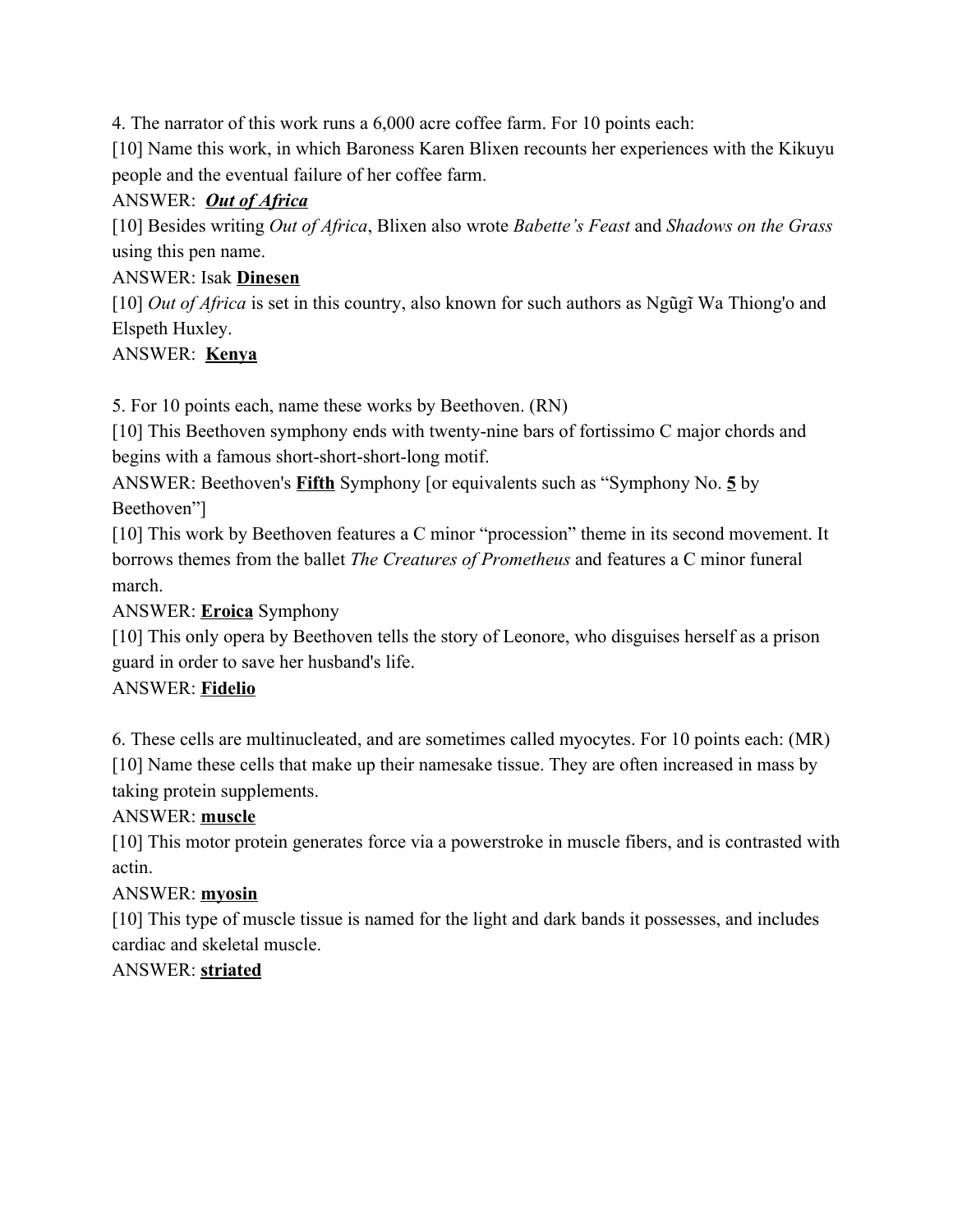7. An effort to have this man's statue removed from the University of Cape Town has expanded into a movement called [this man] Must Fall. For 10 points each: (TG)

[10] Name this British imperialist who was Prime Minister of the Cape Colony in the 1890s. He founded the first international scholarship program, which still sends students to Oxford today.

#### ANSWER: Cecil **Rhodes**

[10] Rhodes sought to create one of these things stretching from "Cape to Cairo." It intended to provide a way for trade goods and troops to quickly travel between British possessions, but it was never finished.

ANSWER: **railroad** [or **railway**; accept equivalents]

[10] Rhodes helped found this mining company known for its diamonds. It held a monopoly on the diamond market for many years, and still has a market share of about 35 percent today. ANSWER: **De Beers** Consolidated Mines

8. This experiment involved a monkey, burning newspapers, and a santa mask along with its infamous white rat. For 10 points each: (OK)

[10] Name this experiment in which an infant associated loud noises with certain objects, causing fear upon seeing furry textures. It was conducted at Johns Hopkins University.

#### ANSWER: **Little Albert** Experiment

[10] The Little Albert experiment was carried out by this American psychologist and his assistant Rosalie Rayner. He posited that the only three emotions at birth were fear, rage, and love. ANSWER: John B. **Watson**

[10] This other Watson experiment also dealt with rats. In it, rats were trained to run through a maze, which was later changed in length, creating the experiment's namesake sound. ANSWER: the **Kerplunk** experiment

9. This architect once stated that "all fine architectural values are human values, else not valuable." For 10 points each: (DD)

[10] Name this architect, whose famous works include Fallingwater and Taliesin.

ANSWER: Frank Lloyd **Wright**

[10] Wright also designed this Manhattan museum that looks like cylindrical stacks.

# ANSWER: Solomon R. **Guggenheim** museum

[10] Frank Lloyd Wright was a pioneer of this style of architecture that stressed horizontal lines, integration with the surrounding environment, and a limited use of decoration.

ANSWER: **Prairie** School [accept **Prairie** Style]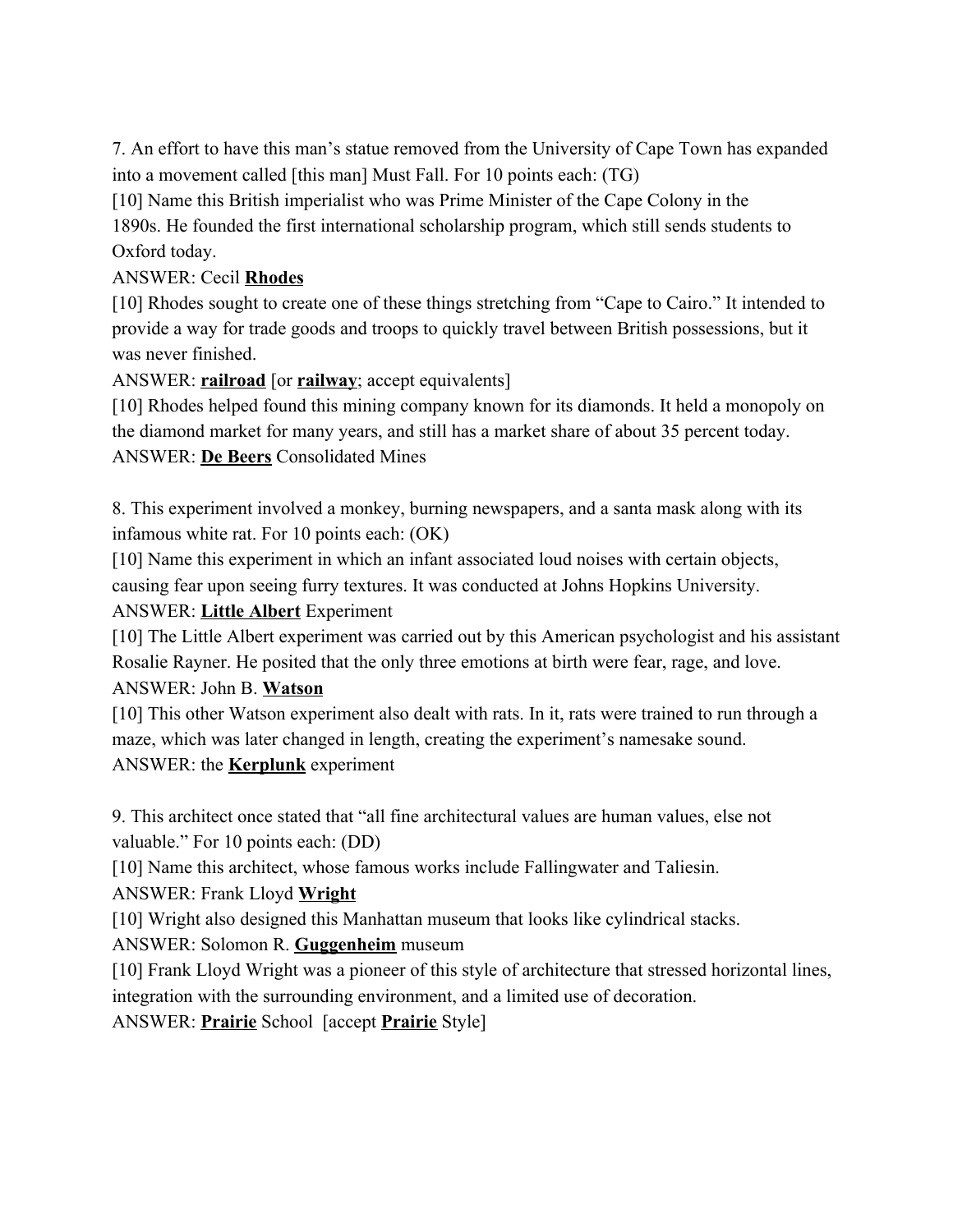10. This technique is used to study interactions between matter and electromagnetic radiation. For 10 points each: (MR)

[10] Name this technique that comes in NMR, mass, and atomic emission types.

ANSWER: **Spec**troscopy [or **spec**trometry]

[10] This type of spectroscopy uses light with wavelengths longer than visible light, but shorter than microwave.

## ANSWER: **infrared** [or **IR**]

[10] Spectroscopy often makes use of these devices, which superimpose waves to make precise measurements.

#### ANSWER: **interferometer**

11. The American Library Association recently changed an award's name to the Children's Literature Legacy Award. For 10 points each. (TG)

[10] Previously, the award was named for this author of pioneer books such as *Farmer's Boy,* but was changed due to language viewed as degrading to Native Americans and African Americans. ANSWER: Laura Ingalls **Wilder**

[10] Wilder was known for this series of children's books about her childhood in a pioneer family.

# ANSWER: *Little House on the Prairie*

[10] The first book in the series, *Little House in the Big Woods*, is set in the town of Pepin in this state where the Ingalls family resided when Wilder was born. Even now, it is a long way to Green Bay from Pepin.

#### ANSWER: **Wisconsin**

12. This Oxford professor's most famous work of criticism is "Beowulf: The Monsters and the Critics." For 10 points each: (OK)

[10] Name this man, who is much more famous for *The Lord of the Rings*.

# ANSWER: J.R.R. **Tolkien**

[10] This posthumously published Tolkien book contains almost the entirety of the history of Middle-Earth, including the story of Beren and Luthien.

# ANSWER: *The Silmarillion*

[10] During his life, Tolkien was a member of this literary group which consisted mostly of Oxford professors, including C.S. Lewis.

# ANSWER: **Inklings**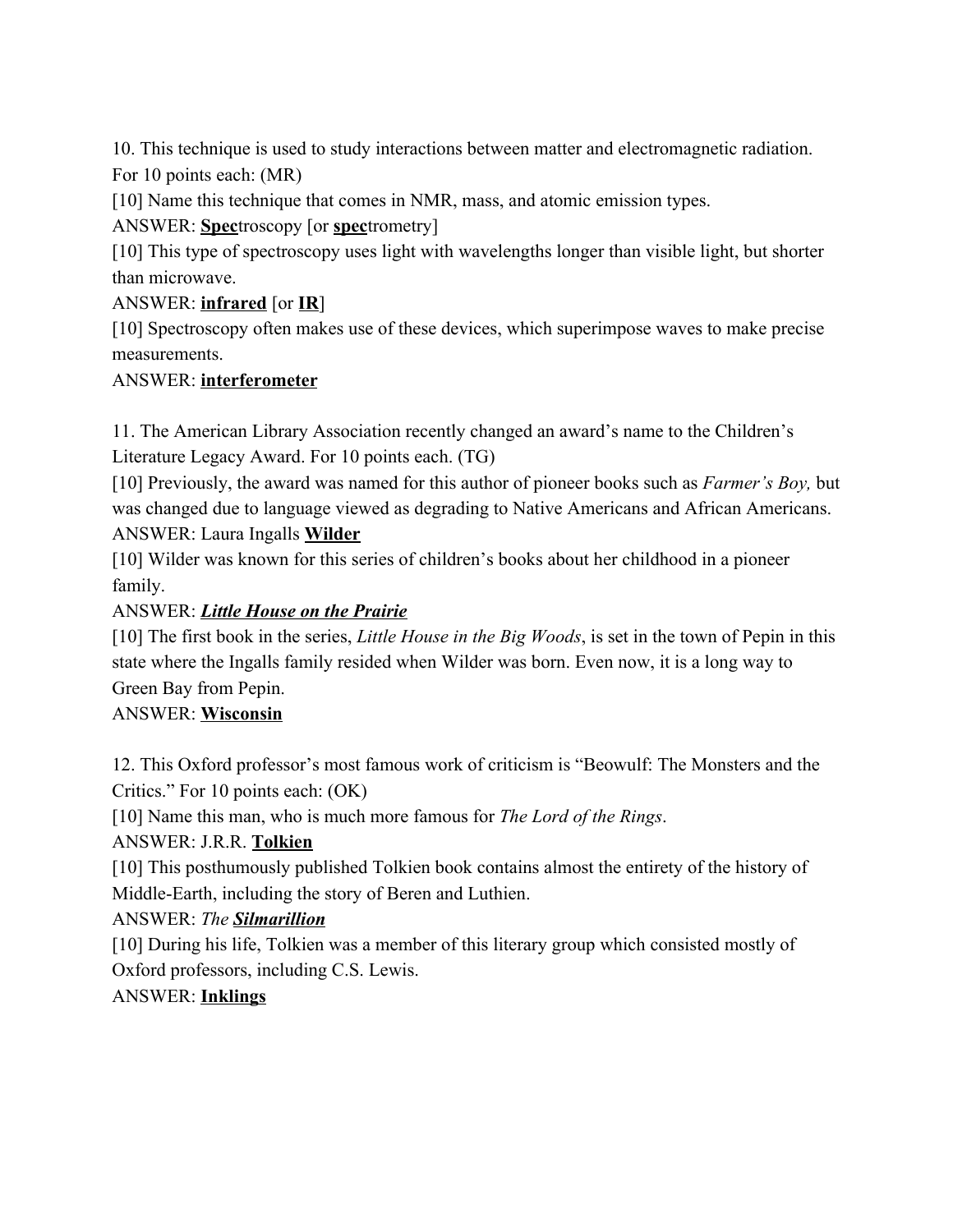13. This civilization's most famous artifacts are colossal stone heads. For 10 points each:

[10] Name this Mesoamerican civilization, believed to have first settled in San Lorenzo.

# ANSWER: the **Olmecs**

[10] San Lorenzo sometimes is called San Lorenzo [this name], which should not be confused with the ancient capital of the Aztecs.

# ANSWER: **Tenochtitlan**

[10] We do not know what the Olmecs called themselves. Olmec comes from the Aztec word Olmecatl, which in Aztec names them after this product created by extracting latex from the namesake tree.

#### ANSWER: **rubber**

14. The Lambert-Fischer one of these found in Antarctica is the largest in the world. For 10 points each: (MR)

[10] Name these large bodies of moving ice. A National Park named after these can be found in Montana.

# ANSWER: **glacier**

[10] As they move, glaciers can leave behind debris and loose soil, which is known by this term. ANSWER: **till**

[10] Glaciers can carve out these steep sided inlets, many of which are found in Scandinavia. ANSWER: **fjord**

15. This conflict began after the accession of Ferdinand II, and greatly depopulated many states within the Holy Roman Empire. For 10 points each: (OK)

[10] Name this 17th century conflict, which, for once, actually lasted the length of time that it's named for.

# ANSWER: **30 Years' War**

[10] Some countries fared better during the 30 Years' War than others-- this country, for instance, won its independence war against Spain and entered a period commonly called its "Golden Age".

ANSWER: **Netherlands** [accept **Dutch Republic**]

[10] The 30 Years' War was ended by this series of treaties, which determined that Protestant Princes could remain Protestant.

# ANSWER: **Peace of Westphalia**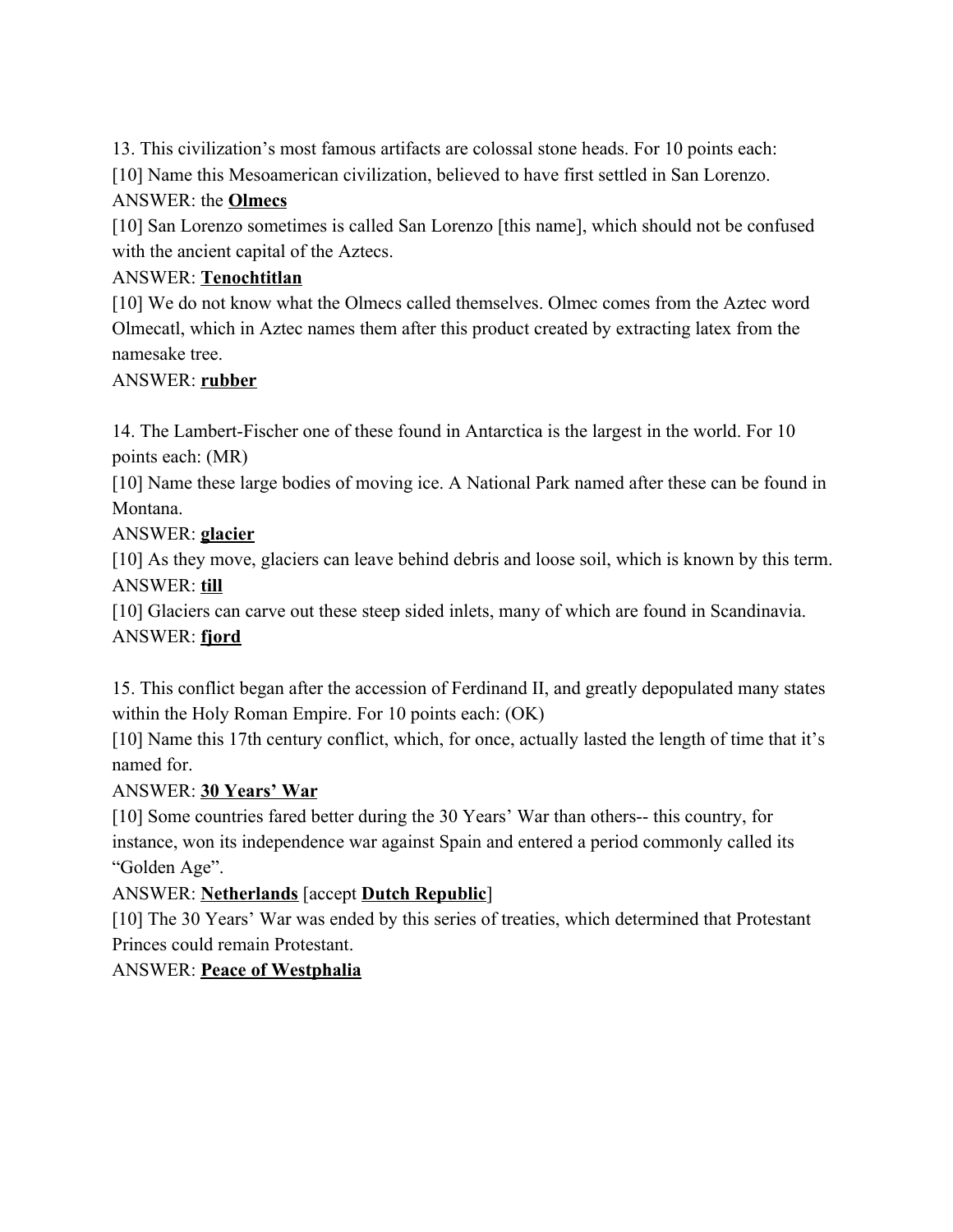16. One Jewish holiday begins on the evening of the 15th day of Nisan in the Jewish calendar. For 10 points each: (TG)

[10] This holiday takes 7 days to complete and celebrates the Israelite exodus from Egypt. ANSWER: **Passover**

[10] On the first night of Passover, celebrants partake of this meal that includes telling the story of the exodus, eating matzah and other foods placed on the namesake plate, and drinking cups of wine

#### ANSWER: **seder**

[10] Participants in Passover are obligated to drink this many cups of wine during the seder to represent the different number of ways God worded his promise to save the Israelites in Exodus. ANSWER: **four**

17. This author's *The Gospel According to Jesus Christ* was removed from consideration of an award due to being viewed as religiously insensitive. For 10 points each:(TG) [10] Name this author of *Death with Interruptions* and *The Stone Raft*.

#### ANSWER: Jose **Saramago**

[10] Saramago is the only Nobel Prize for Literature winner from this country. He created a namesake foundation in this country's capital, Lisbon.

#### ANSWER: **Portugal**

[10] Saramago is perhaps best known for this apocalyptic story in which the title affliction spreads through a city.

#### ANSWER: *Blindness*

18. This man was basically held under house arrest by his family for a year after he ran away to join the Dominican order. For 10 points each: (TG)

[10] Name this scholastic philosopher who studied at Monte Cassino as a child. He responded "I answer that" to a series of objections in one work.

ANSWER: Saint Thomas **Aquinas** [or Tommaso **D'Aquino**; prompt on "Thomas"]

[10] Aquinas is best known for this work intended for students that presented five arguments for the existence of God.

# ANSWER: *Summa Theologica* [or *Summa Theologiae*]

[10] In *Summa Theologica*, Aquinas borrows from Aristotle to describe God as this kind of "mover" that moves all things, but is not itself caused by any previous action.

#### ANSWER: **unmoved** mover